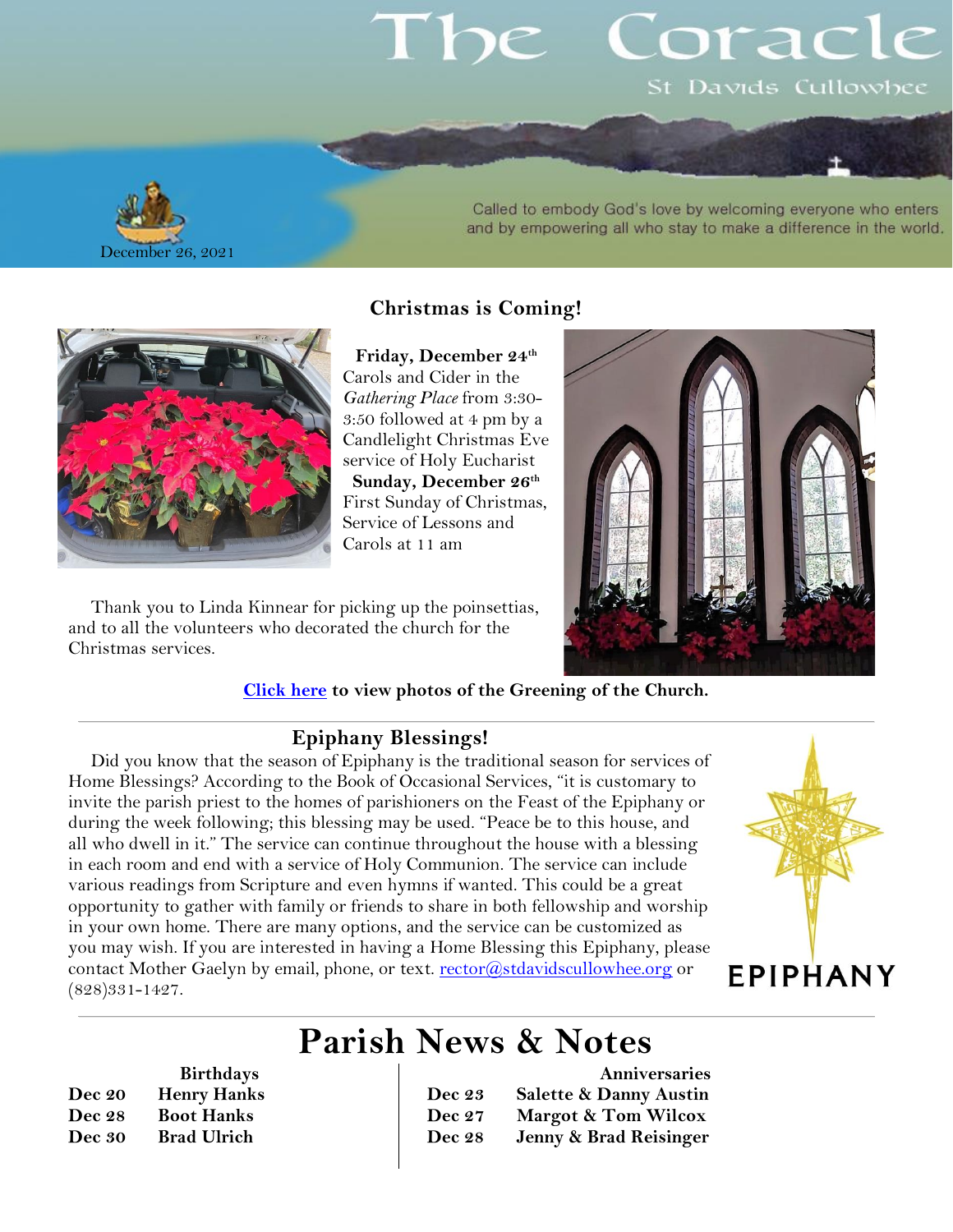

Courtney Smith Tomczak shared this lovely photo of Margot Wilcox and June Smith along with this special message:

Mom on the right, June Smith, and bonus mom on the left, Margot Wilcox. I'm so lucky to have these two women love me as much as they both do. One of the best predictors of resilience in traumatized kids is having an adult outside their family show investment in their well-being. Even though my childhood was not traumatic, I have benefitted so much from the Wilcox family's love. I gained three extra brothers and bonus parents.

Herb Potts took the photo.

Courtney also shared news of the passing of Mark Tomczak's father Ernest Tomczak.

June 15, 1919-December 21, 2021 What a life. What a legacy. He had a 60+ year marriage with his beloved Rose. Eleven beautiful and successful children, 31 grandchildren and 12 great grandchildren. He had strong body and mind until a few days ago. Knew and loved us all. Dry sense of humor, deep sense of family and a long, love-filled marriage. He will be missed.



| Lake Logan Events<br>https://www.lakelogan.org/events/ |                      |                                                                              |
|--------------------------------------------------------|----------------------|------------------------------------------------------------------------------|
| Cold Mountain Music Festival                           | June 4, 2022         | A sincere thank you from the editor<br>for your submissions! News items and  |
| Camp Henry                                             | Starts June 12, 2022 | especially photos are always welcome.<br>Let us know what you are up to or   |
| <b>Family Camp</b>                                     | June 16-19, 2022     | anything of interest to your parish<br>friends. Send items to Maggie Bowles. |

#### **Beware of Scammers!**

Please know that no member of the St. David's clergy or staff will ever contact the parish via email or text requesting money or gift cards! Please do not respond to or forward suspicious emails, and never give out your personal information to anyone over the internet or through email.

#### **Beans & Rice**

Donations of rice and beans may be left in the large containers behind the front doors of the church to be distributed to Vecinos and families.